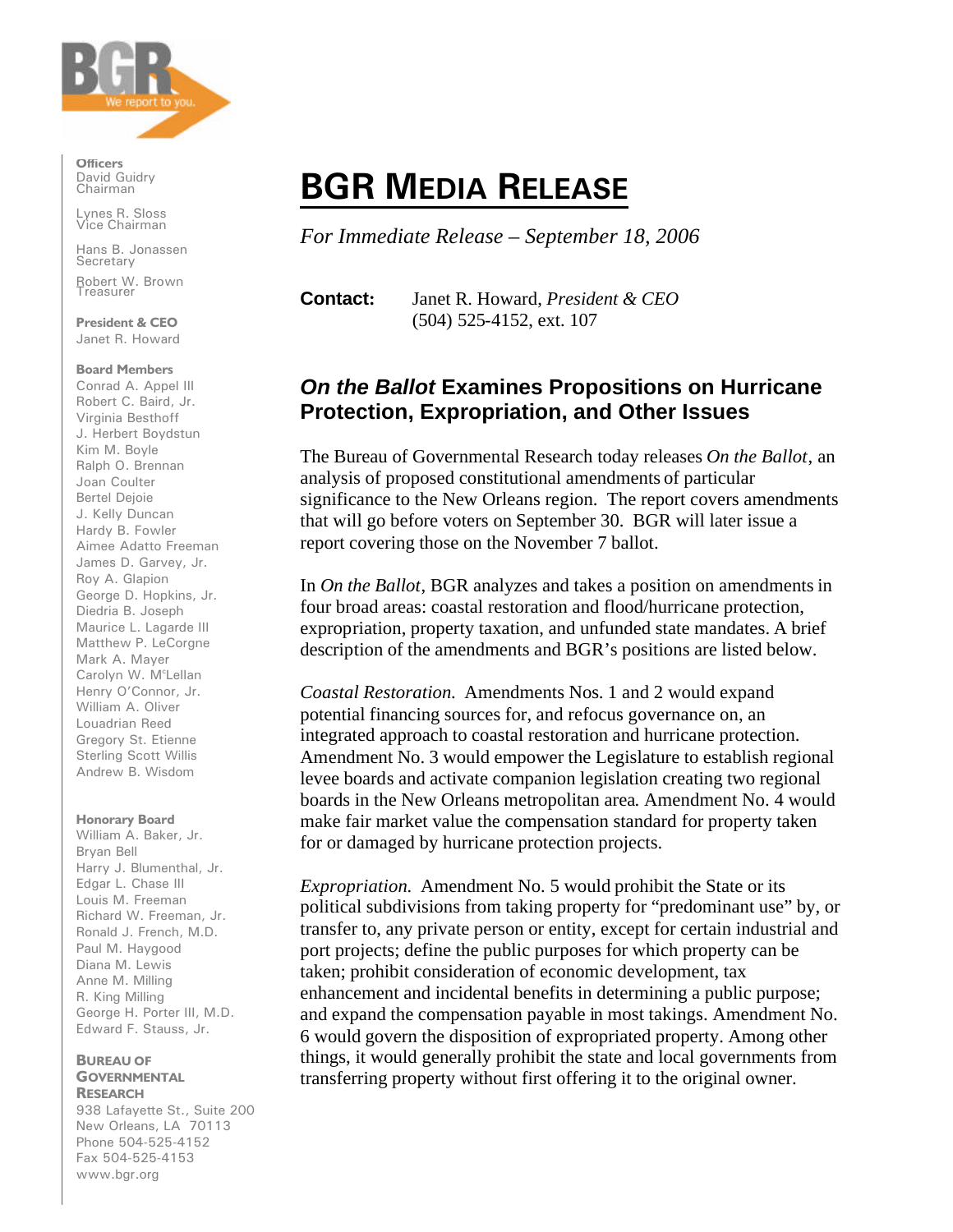BGR News Release Page 2 of 3 *On the Ballot* for September 30 September 18, 2006

*Taxation*. Constitutional Amendment No. 8 would allow owners of disaster-damaged homes to retain for up to five years the homestead exemption and the assessment freeze to which some homeowners 65 and over are entitled. Amendment No. 11 would make all types of trusts eligible for the homestead exemption.

*Unfunded Mandates.* Constitutional Amendment No. 9 would provide some limits on the ability of the State Legislature to impose unfunded mandates on school systems.

Five of the amendments attempt to address causes and deal with consequences of the disaster that befell the southeastern Louisiana a year ago. BGR is very concerned that another – the amendment limiting the state's expropriation power – will create new obstacles to recovery from that disaster by seriously impeding the ability of the state and local governments to deal with blight.

After researching and analyzing the issues, BGR is taking the following positions:

- **EXECT:** Constitutional Amendment No. 1: Coastal Protection and Restoration Fund **FOR.** The coordinated approach of the Coastal Protection and Restoration Authority presents an opportunity to integrate plans for hurricane protection and coastal restoration. If done wisely, this approach could make more effective use of state and federal investment than pursuing each objective separately.
- **Example 2 Constitutional Amendment No. 2: Tobacco Settlement Proceeds for Coastal** *Restoration*

**FOR.** The proposed amendment, along with Amendment No. 1, would solidify the Coastal Protection and Restoration Fund as the primary state fund dedicated to coastal protection projects. It would also pave the way for the State to make significant contributions to the fund to match new federal allocations.

ß *Constitutional Amendment No. 3: Levee Board Consolidation*

**FOR.** Although the companion legislation proposes a bifurcated structure in the New Orleans area, greater regional governance of the fragmented levee district system would help ensure a more coordinated, comprehensive defense against hurricanes. Professional dominance on the boards of the regional authorities would increase their effectiveness.

**• Constitutional Amendment No. 4: Compensation for Property Affected by Hurricane** *Protection*

**FOR.** Financing hurricane protection projects is critical to the future of southern Louisiana and the state as a whole. The federal standard of compensation is reasonable for this vital area of public safety and welfare.

■ *Constitutional Amendment No. 5: Limiting the Power of Expropriation* 

**AGAINST.** The proposed constitutional amendment is clumsily drafted and is likely to create an array of difficulties in an arena in which Louisiana has no history of problems. While other states might have the luxury of experimenting with their eminent domain